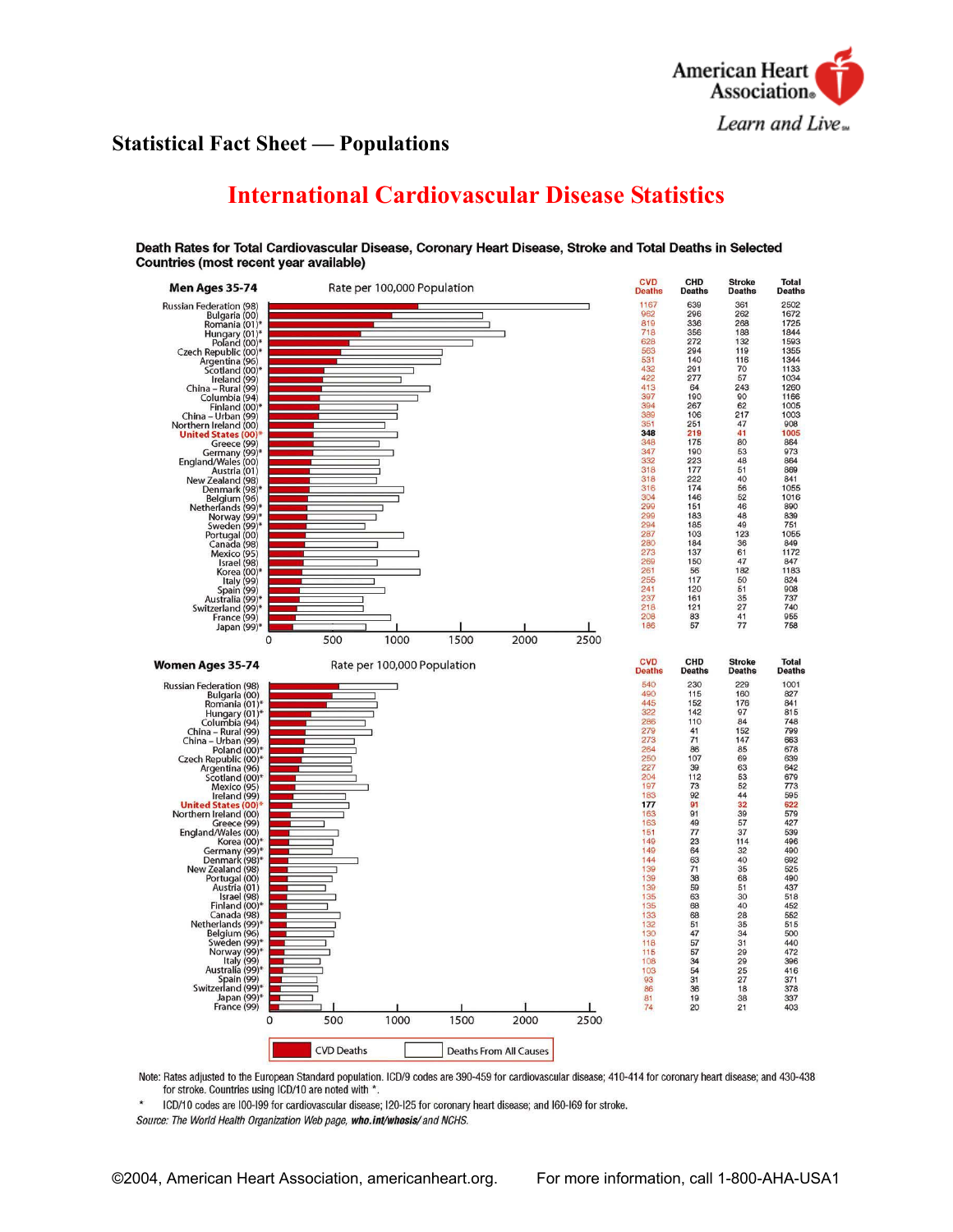# **Cardiovascular Disease (CVD)**

- According to WHO estimates, 16.7 million people around the globe die of cardiovascular diseases each year.**<sup>1</sup>**
- Of the total CVD deaths annually, about 8.6 million are of women. Heart attack and stroke deaths are responsible for twice as many deaths in women as all cancers combined. **2**
- In 2001 CVD contributed to nearly one-third of global deaths. Low- and middle-income countries contributed to 85 percent of CVD deaths. **3**
- In developing countries twice as many deaths from CVD now occur. A particular cause for concern is the relatively early age of CVD deaths compared with those in the developed regions.**<sup>1</sup>**
- By 2010 CVD is estimated to be the leading cause of death in developing countries.<sup>4</sup> By 2020 the WHO estimates nearly 25 million CVD deaths worldwide.**<sup>5</sup>** Heart disease has no geographic, gender or socioeconomic boundaries.
- Between 1990 and 2020, deaths from non-communicable diseases and injury are expected to rise from 33 million to 58 million annually, with a similar proportional increase in years of life lost. By 2020, cardiovascular diseases, injury and mental illnesses will be responsible for about one half of all deaths and one half of all healthy life years lost, worldwide.**<sup>6</sup>**
- It's been projected that by 2020, chronic diseases will account for almost three-fourths of all deaths.**<sup>7</sup>**
	- 71 percent of deaths due to ischemic heart disease, 75 percent due to stroke and 70 percent due to diabetes will occur in developing countries.
	- 60 percent of the burden of chronic diseases will occur in developing countries.
	- CVD is now more numerous in India and China than in all economically developed countries in the world added together.
- Of the estimated 32 million heart attacks and strokes that occur globally each year, about 12.5 million are fatal.**<sup>3</sup>**
- 50 percent of death and disability from CVD can be reduced by a combination fo simple effective national efforts and individual actions to reduce major CVD risk factors.**<sup>3</sup>**
- CVD causes 8.5 million deaths among women annually. It's the largest single cause of mortality among women, accounting for one-third of all deaths in women worldwide. In developing countries, half of all deaths of women over 50 are due to heart disease and stroke.**<sup>8</sup>**
- CVD is the leading cause of death in Europe, accounting for over 4 million deaths each year. Nearly half (49 percent) of all deaths are from CVD (55 percent of deaths in women and 43 percent of deaths in men). About half of all deaths from CVD are from CHD and nearly onethird are from stroke.**<sup>9</sup>**
- The average rates of hospital discharges in the European Union (EU) were
	- For CVD, 2,190,000.
	- For coronary heart disease (CHD), 629,000.
	- For stroke, 356,000.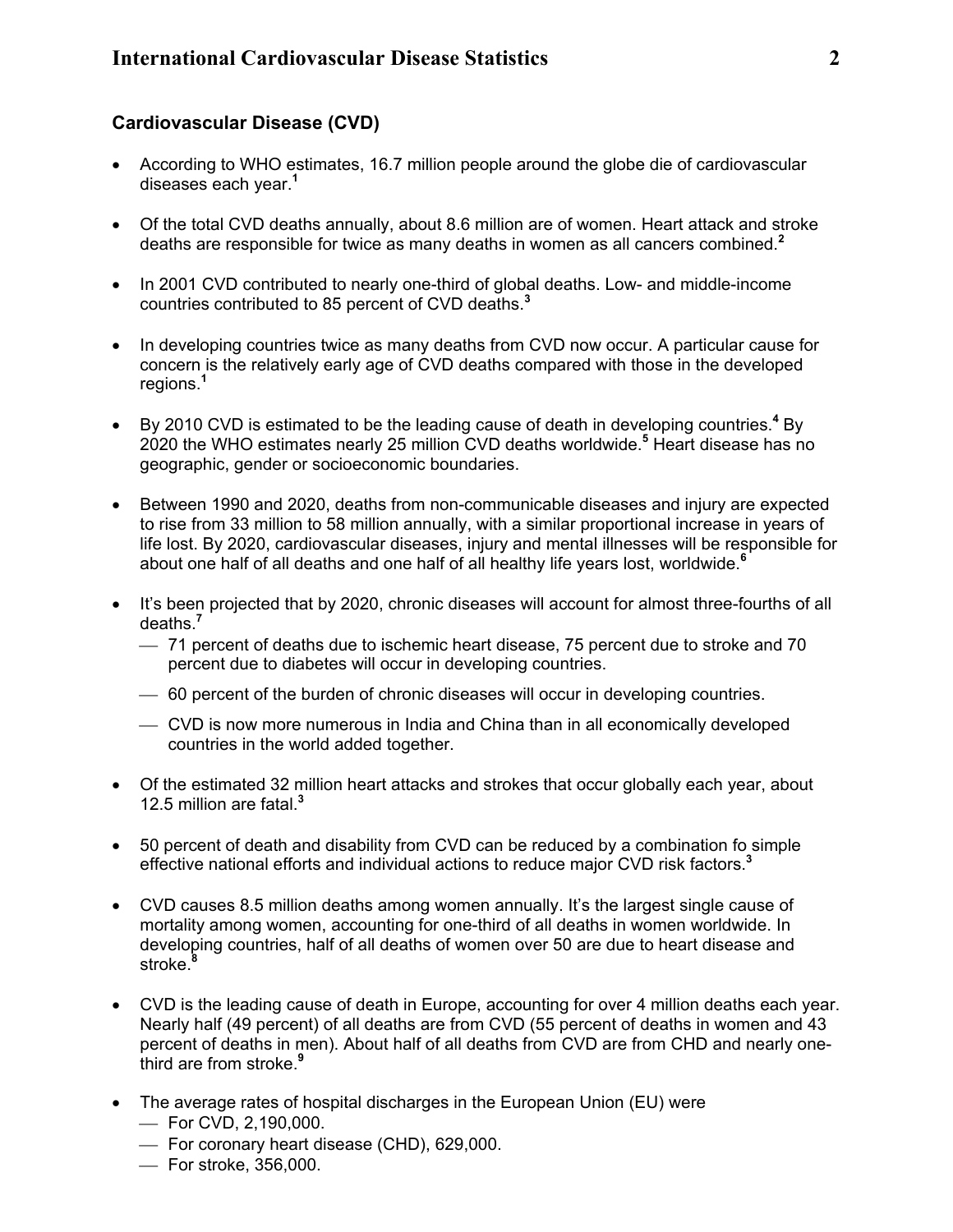These data are for the latest available year. Hospital discharges include people both living and dead.**<sup>10</sup>**

- CVD is the leading cause of death in the European Union, accounting for over 1.5 million deaths each year. Nearly half (42 percent) of all deaths in the EU are from CVD (46 percent of deaths in women and 38 percent of deaths in men). Between one-third and one-half of deaths from CVD are from CHD and over one-fourth are from stroke.**<sup>9</sup>**
- CVD accounted for more than 245,000 deaths in the UK in 2001. 40 percent of deaths in the UK are from CVD. 36 percent of premature deaths in men and 27 percent in women are from CVD.**<sup>11</sup>**
- An estimated 8 million Canadians (1 in 4) have some form of cardiovascular disease. CVD accounts for more deaths than any other disease. 1999 CVD mortality: 78,942; 35 percent of male deaths and 37 percent of female deaths. In 1994 CVD cost the Canadian economy about \$18 billion.**<sup>12</sup>**

# **Coronary Heart Disease (CHD), Angina Pectoris and Heart Failure**

- The latest available data from the World Health Organization (WHO) MONICA Project indicate that the coronary event rate (per 100,000) in men was highest in Finland (North Karelia, 835) and lowest in China (Beijing, 81). For women the highest event rate was in the United Kingdom (UK) (Glasgow, Scotland, 265) and the lowest in Spain (Catalonia, 35) and China (Beijing, 35). These data represent results from 35 MONICA Project populations collected during the mid-1980s until the mid-1990s.**<sup>13</sup>**
- About 275,000 heart attacks (myocardial infarctions) occur annually in the UK (151,000 in men and 124,000 in women in 2001). The Health Survey for England shows that more than 1.2 million people living in the UK have had a heart attack (820,000 men and 390,000 women). Overall, about 1.5 million men and 1.2 million women living in the UK have had CHD (either angina or heart attack or both).**<sup>11</sup>**
- Total prevalence of heart failure (definite and probable) in the UK is estimated at 880,000 in people age 45 and over (480,000 men and 400,000 women).**<sup>11</sup>**
- In 2000-01 there were 25,127 bypass procedures performed in the UK. In addition, 38,992 angioplasty and other coronary intervention procedures were performed in 2001.**<sup>11</sup>**
- According to the WHO, in 1999 there were 7.1 million deaths from coronary heart disease globally.**<sup>4</sup>** In 2001 there were 7.2 million deaths from heart disease.**<sup>13</sup>**
- In both developed and developing countries, 40 to 75 percent of all heart attack victims die before reaching the hospital.**<sup>3</sup>**
- CHD alone is the most common cause of death in Europe, accounting for nearly 2 million deaths each year. More than 1 in 5 deaths of women (22 percent) and men (21 percent) are from CHD.**<sup>9</sup>**
- CHD alone is the most common cause of death in the EU, accounting for over 600,000 deaths each year. One in 6 deaths of men (17 percent) and 1 in 7 deaths of women (15 percent) in the EU are from CHD.**<sup>9</sup>**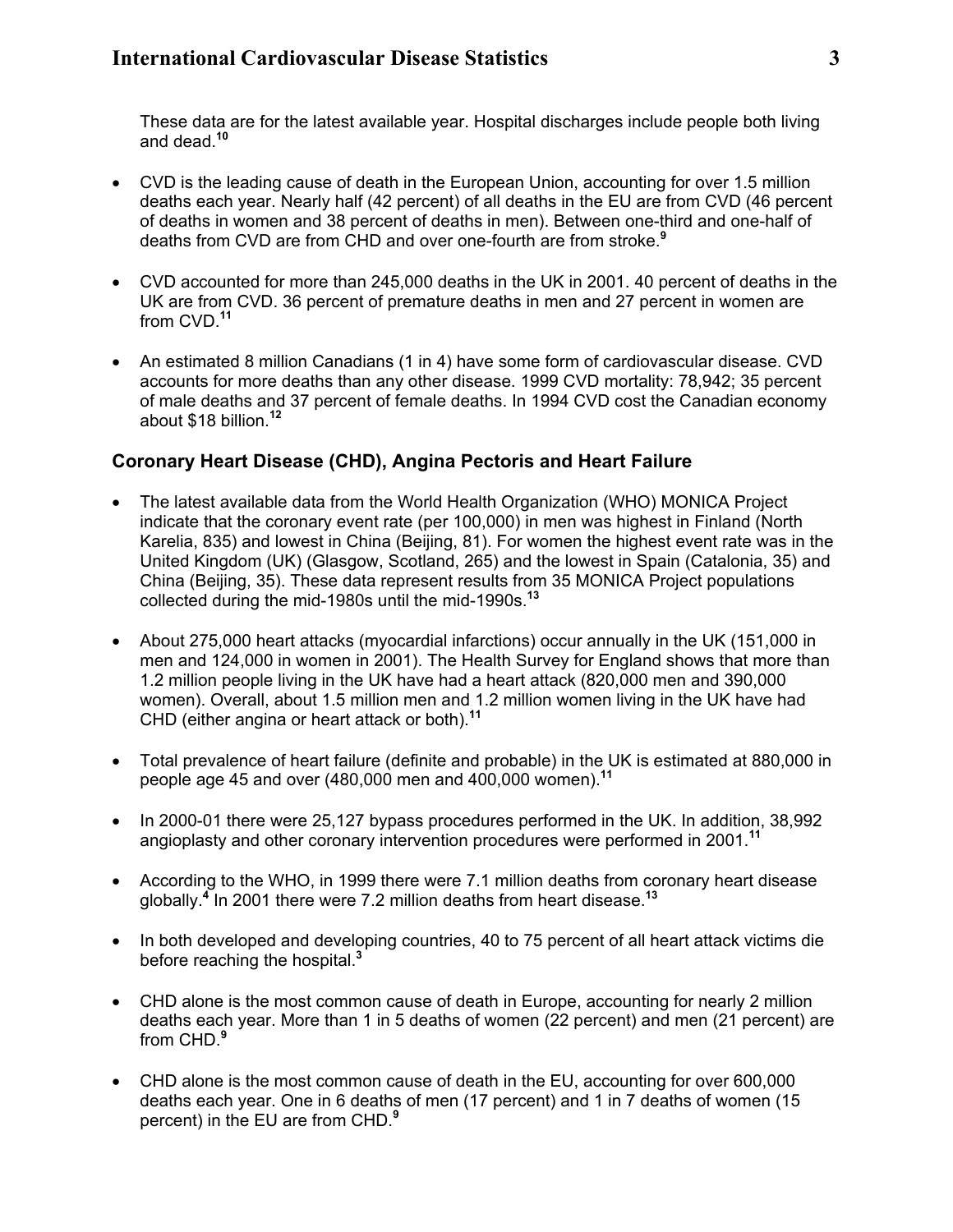- CHD alone is the most common cause of death in the United Kingdom, causing more than 120,000 deaths in 2001. One in 4 deaths of men and 1 in 6 deaths of women are from CHD. Other forms of heart disease cause more than 33,000 deaths. Total deaths from heart disease in the UK were just under 154,000.**<sup>11</sup>**
- The CHD death rate for men ages 35-74 fell by 39 percent from 1988 and 1998 in the UK, but by 49 percent in Denmark and 45 percent in Norway and Austria. For women, the death rate fell by 38 percent in the UK, but in Australia the rate fell by 14 percent more than that.**<sup>11</sup>**
- By 1995 the annual mortality rate of CHD among middle-aged men (under age 65) in North Karelia, Finland, was reduced about 73 percent from the years before the North Karelia Project (1967-71). This reduction was especially rapid in North Karelia in the 1970s and again after the mid-80s. During the last 10 years the decline in CHD mortality in North Karelia has been approximately 8 percent per year. The reduction among women has been of the same magnitude as among men. **<sup>14</sup>**
- The premature death rate from CHD for male manual workers, such as builders and cleaners, is 58 percent higher than for non-manual workers, such as doctors and lawyers. For female manual workers the death rate is more than twice as high as that for female nonmanual workers.**<sup>11</sup>**
- The WHO predicts 11.1 million deaths from coronary heart disease in 2020.**<sup>4</sup>**
- About 21 percent of CHD globally is attributable to body mass index (BMI) above 21 kg/m<sup>2</sup>.<sup>13</sup>
- About 22 percent of CHD globally is caused by physical inactivity.**<sup>13</sup>**

#### **Stroke**

- According to WHO estimates, 15 million people each year survive minor strokes.**<sup>15</sup>**
- The WHO estimates 5.5 million deaths from stroke worldwide in 2001.**<sup>13</sup>**
- Stroke accounts for a higher proportion of deaths among women than men (11% vs. 8.4%). Among women, nearly 3 million deaths from stroke occur annually.**<sup>8</sup>**
- Stroke kills about 16,000 Canadians a year. Almost 60 percent of the 50,000 strokes each year in Canada affect women. 9,038 women died from stroke in 1999. About 300,000 Canadians are living with the effects of stroke. It costs about \$2.7 billion a year.**<sup>12</sup>**
- In Canada (1997), Colombia (1996) and Costa Rica (1995) there were more female than male deaths from stroke in the 35-49 age group.**<sup>16</sup>**

# **High Blood Pressure (HBP) or Hypertension**

- The WHO estimates that 600 million people with high blood pressure are at risk of heart attack, stroke and cardiac failure.**<sup>15</sup>**
- A study of hypertension in 6 European countries, Canada and the United States showed the average BP was 136/83 mm Hg in the European countries and 127/77 mm Hg in Canada and the U.S. among men and women ages 35-74. For all age groups, BP measurements were lowest in the U.S. and highest in Germany. The European countries were Germany, Finland, Sweden, England, Spain and Italy.**<sup>17</sup>**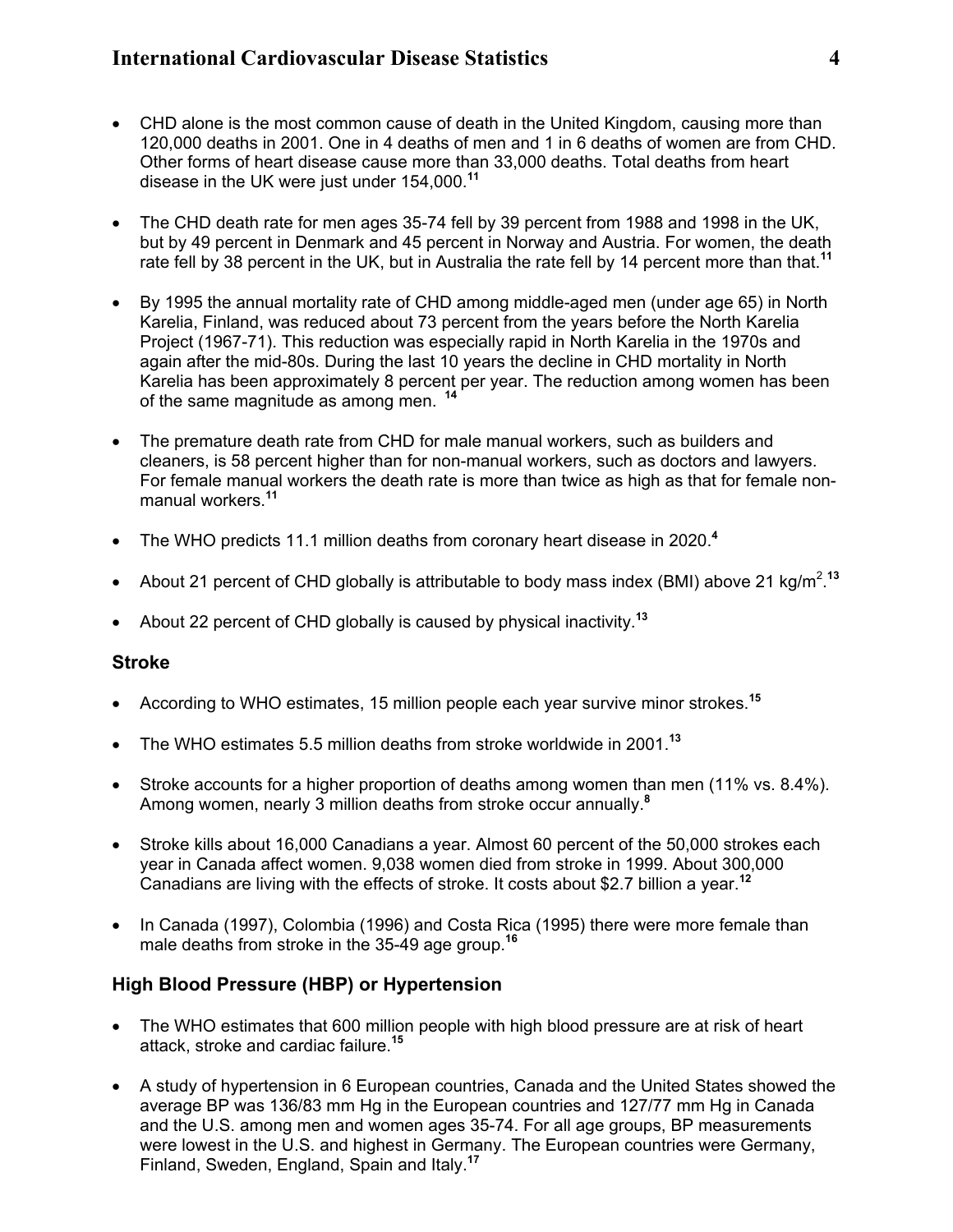- About 15-37 percent of the global adult population has hypertension. In those older than age 60, as many as one-half in some populations are hypertensive.**<sup>3</sup>**
- Women with hypertension have a risk of developing CHD that is 3.5 times that of females with normal blood pressure.**<sup>8</sup>**
- About 140 million people in the Americas suffer from hypertension. In Mexico (1997) female deaths from hypertension surpassed those for males, starting at age 35. The prevalence of hypertension in Latin America and the Caribbean has been estimated at between 8 and 30 percent.**<sup>16</sup>**
- The Heart Health Surveys of 1985-90 found that 22 percent of Canadian adults had high blood pressure, but only 13 percent had been diagnosed. The overall rate for 1994-95 was 9 percent.**<sup>18</sup>**
- In England, 40 percent of men and 39 percent of women have high blood pressure (140/90 mmHg or higher) or are being treated for hypertension. Almost 85 percent of men and 80 percent of women with HBP are not being treated. Of those being treated, over two-thirds remain hypertensive.**<sup>11</sup>**
- In Africa the prevalence of hypertension is estimated at 20 million. Some 250,000 deaths could be prevented each year through effective case management. Hypertension-related stroke rate is high in Africa, and victims are relatively young.**<sup>19</sup>**
- Worldwide, high blood pressure is estimated to cause 7.1 million deaths, about 13 percent of the global fatality total. Across WHO regions, research indicates that about 62 percent of strokes and 49 percent of heart attacks are caused by high blood pressure. **13**
- Hypertension causes 5 million **premature** deaths a year worldwide.**<sup>13</sup>**

#### **Rheumatic Fever/Rheumatic Heart Disease**

- In developing countries, rheumatic fever is the most frequent cause of heart disease in the 5-13-year-old group, causing 25-40 percent of all cardiovascular diseases and 33-50 percent of all hospital admissions.**<sup>20</sup>**
- An estimated 12 million patients require further treatments to prevent disability and death due to rheumatic heart disease. 8 million are children of school age.**<sup>15</sup>**
- Rheumatic heart disease prevalence may reach 15 per 1,000 in school children, and it remains active during the second and third decades of life.**<sup>19</sup>**

### **Peripheral Arterial Disease (PAD)**

• Based on current epidemiologic projections, 27 million people in Europe and North America have PAD. An estimated 10.5 million are symptomatic and 16.5 million are asymptomatic. The prevalence of asymptomatic PAD is estimated in one study as high as 20 percent of the adult population.**<sup>21</sup>**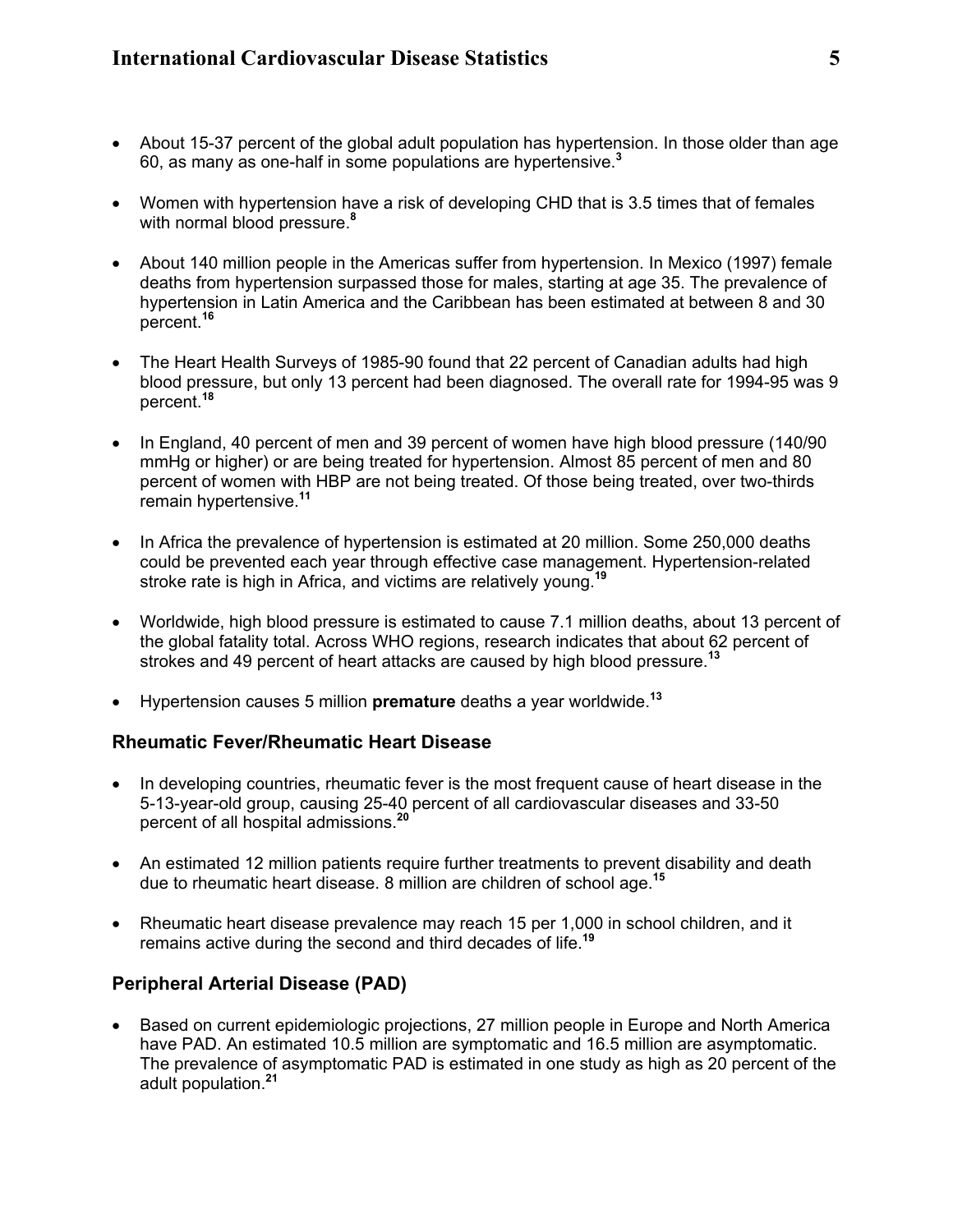# **Social and Economic Consequences of CVD**

- Clinical care of CVD is costly and prolonged. These direct costs divert the scarce family and societal resources to medical care.**<sup>4</sup>** (WHO, 2001)
- CVD affects individuals in their peak mid-life years, disrupting the future of the families dependent on them and undermining the development of nations by depriving them of workers in their most productive years.**<sup>4</sup>**
- In developed countries, lower socioeconomic groups have a greater prevalence of risk factors, higher incidence of disease and higher mortality. In developing countries, as the CVD epidemic matures, the burden will shift to the lower socioeconomic groups.**<sup>4</sup>**
- CHD is estimated to cost the UK economy a total of 7.06 billion pounds a year in direct and indirect costs.**<sup>11</sup>**

# **CVD Risks in Developing Countries**

- In most adult populations, the prevalence of high blood pressure (hypertension) exceeds 20 percent, using the criteria of 140/90 mm Hg or higher. Developing countries show an increasing prevalence, with higher rates in urban than in rural areas.**<sup>5</sup>**
- Economic transition, urbanization, industrialization and globalization bring about lifestyle changes that promote heart disease. These risk factors include tobacco use, physical inactivity and unhealthy diet.**<sup>5</sup>**
- Rapid acculturation and improvement in economic conditions have led to the disappearance of the protective effects of a healthy diet. Urban dwellers may believe that a diet high in energy and fat, similar to that of Western affluent countries, is a symbol of their new status. The global availability of cheap vegetable oils and fats has led to greatly increased fat consumption among low-income countries. This transition is accelerated by rapid urbanization. **5**
- Increased energy intake from refined foods and sedentary lifestyle are partly responsible for the increased rate of type 2 diabetes, excess weight and insulin resistance among various populations in developing countries. Being overweight is often regarded as a sign of wealth and well-being and is not considered as a risk factor for CVD.**<sup>5</sup>**
- High blood pressure, high blood cholesterol and obesity are likely to become more prevalent in developing countries.**<sup>5</sup>**
- Life expectancy in developing countries is rising sharply, and people are exposed to CVD risk factors for longer periods.
- Newly emerging CVD risk factors like low birth weight, folate deficiency and infestations are also more frequent among the poorest in low- and middle-income countries.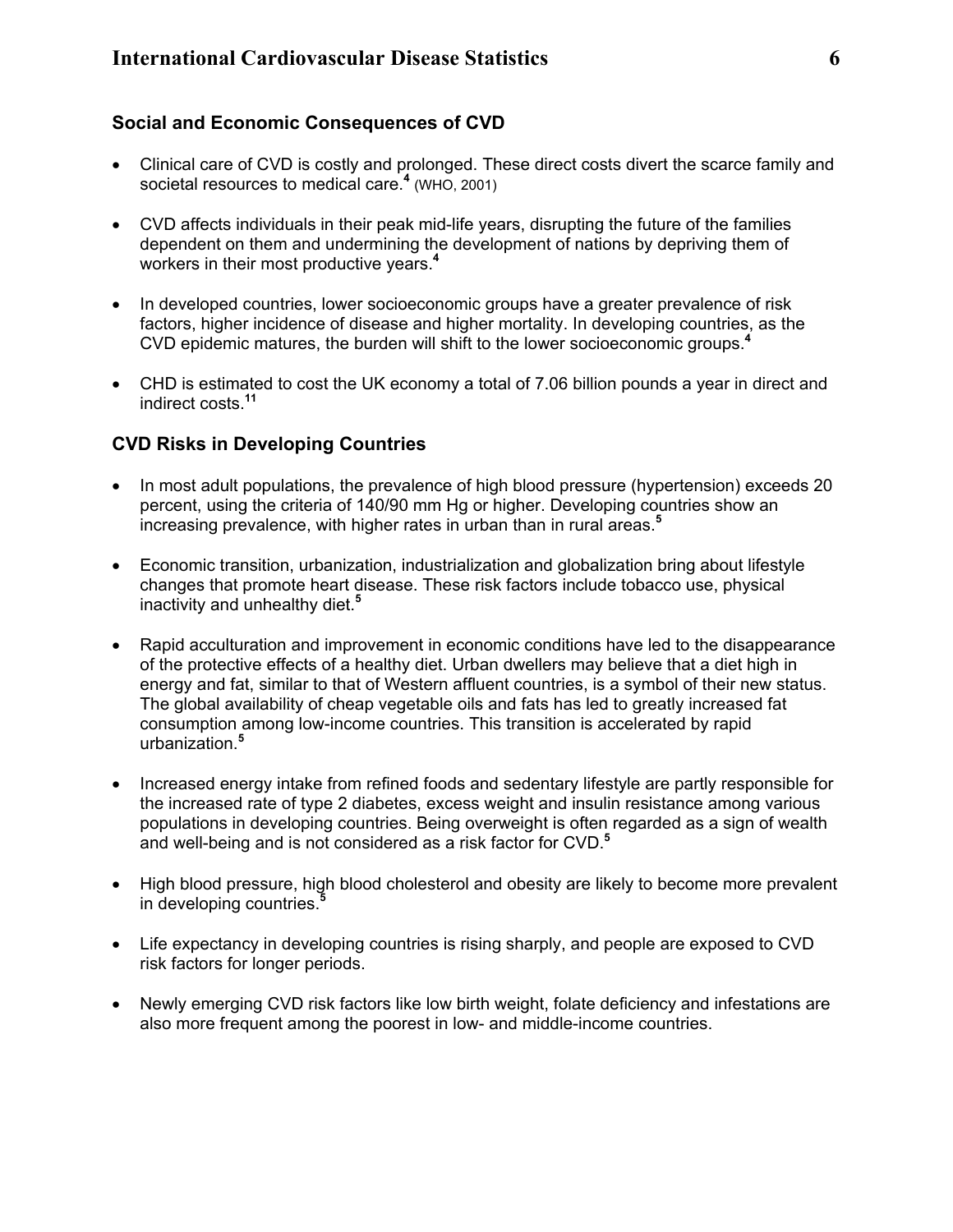### **Tobacco Use**

- The number of smokers in the world, estimated at 1.3 billion, is estimated to rise to 1.7 billion by 2025 if the global prevalence of tobacco use remains unchanged.**<sup>1</sup>**
- Smoking is an important CVD risk factor in both men and women. Despite that fact, worldwide trends show more young smokers, especially young women. Cigarette smoking is also an important CVD risk factor in women after menopause and in women of reproductive age who use oral contraceptives.**<sup>5</sup>**
- Women who take oral contraceptives and smoke up to 15 cigarettes a day have 3-5 times higher coronary risk. For women who smoke more than 15 cigarettes a day, the risk is 20 times higher. **8**
- Among women, the risk of myocardial infarction (heart attack) is 1-7 times higher in moderate nicotine users and 4 times higher in heavy smokers. Stroke is more likely to occur in smokers than in nonsmokers. Passive smoking is associated with a 30 percent excess coronary risk for women.**<sup>8</sup>**
- In 1996-97, 29 percent of Canadian adults aged 15 and over smoked cigarettes. An estimated 329,000 began smoking in 1996-97. There has been little change in overall rates since 1991.**<sup>18</sup>**
- In Great Britain in 2000, 29 percent of men and 25 percent of women age 16 and older smoked cigarettes.**<sup>11</sup>**
- Alarmingly high rates of tobacco use and exposure to secondhand smoke among schoolchildren ages 13-15 in the Western Pacific Region are revealed by data from the first group of countries within the Region to complete the Global Youth Tobacco Survey. Many of these children started smoking before age 10. An overwhelming majority want to quit but are unable to so so because of nicotine addiction.**<sup>1</sup>**
- According to the WHO, 1 year after quitting, the risk of coronary heart disease decreases by 50 percent. Within 15 years, the relative risk of dying from CHD for an ex-smoker approaches that of a long-time (lifetime) nonsmoker.**<sup>4</sup>**
- The consumption of cigarettes and other tobacco products and exposure to tobacco smoke are the world's leading preventable cause of death. Tobacco use is responsible for about 5 million deaths a year, mostly in poor countries and poor populations.**<sup>1</sup>**
- Smokers of all ages have death rates 2-3 times higher than nonsmokers.**<sup>13</sup>**
- Prospective studies show that cigarette smoking causes about 30 percent of CVD deaths worldwide, considering first and recurrent events. This is especially evident in populations whose diets are high in saturated fat with subsequent high blood cholesterol and high blood pressure.**<sup>5</sup>**
- According to estimates of the British Heart Foundation, about 22 percent of CVD deaths in men and 4 percent of CVD deaths in women living in Europe are due to smoking. The equivalent figures for the EU are 16 percent for men and 4 percent for women.**<sup>9</sup>**
- The WHO estimates that by 2020, tobacco is expected to be the single greatest cause of death and disability worldwide, accounting for about 10 million deaths per year.**<sup>22</sup>**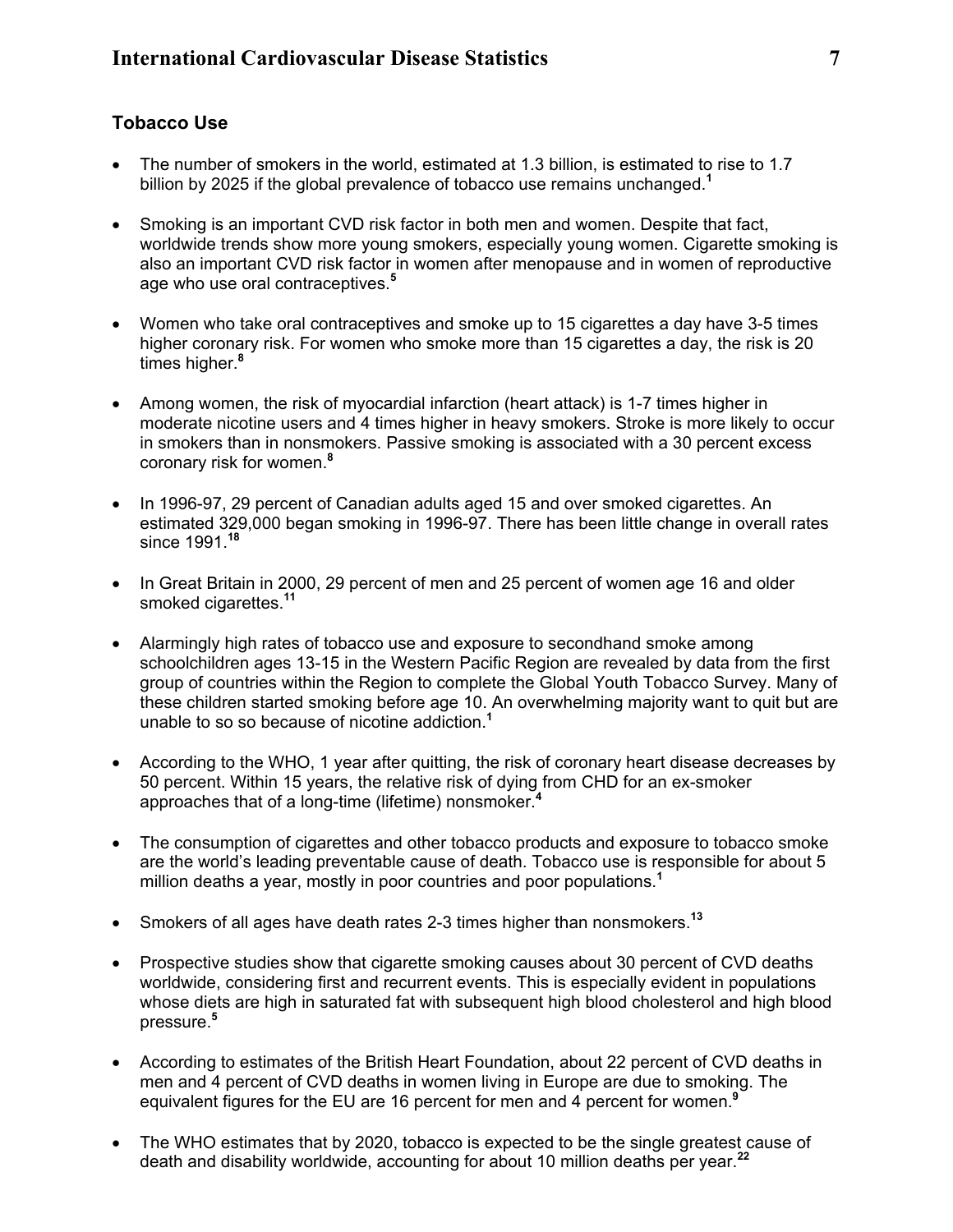- The impact of tobacco-related disease and death until recently has been a problem mainly for developed countries, but the WHO now estimates that by 2020, 7 of every 10 tobaccorelated deaths will be in the developing world.**<sup>23</sup>**
- Analyses by the WHO concluded that by 2030, current smoking patterns will produce about 500 million premature deaths from tobacco-related disease among people alive today.**<sup>23</sup>** (WHO, 1999)
- The global tobacco epidemic is predicted to prematurely claim the lives of some 250 million children and adolescents, a third of whom are in developing countries.**<sup>22</sup>**
- China predicts that of the 300 million males now aged 1-29, about 200 million will become smokers and 100 million will eventually die from related diseases. Half of these deaths will occur in middle-age and before age 70.**<sup>24</sup>**
- A World Bank Study estimates that the health care costs associated with tobacco-related illnesses result in a net loss of 200 billion U.S. dollars per year, half occurring in developing countries.**<sup>22</sup>**

# **High Blood Cholesterol**

- A blood cholesterol level of less than 5.0 millimoles per liter (mmol/L) is suggested for both primary and secondary prevention of CHD. About 66 percent of men and 67 percent of women in the UK have blood cholesterol levels of 5.0 mmol/L and above.**<sup>11</sup>**
- High blood cholesterol is estimated to cause about 4.4 million deaths (7.9 percent of total). This amounts to 18 percent of strokes and 56 percent of global CHD.**<sup>13</sup>**
- High blood cholesterol causes more than 4 million premature deaths a year.**<sup>13</sup>**

# **Physical Inactivity**

- From 60 to 85 percent of the world population from both developed and developing countries are not physically active enough to gain health benefits.**<sup>8</sup>**
- About one-third of young people are active enough to benefit their health. The prevalence of inactivity is greater among teenage girls. In Europe only 3 countries offer at least 2 hours per week of physical education courses. In the United States, daily participation in high school PE classes dropped from 42 percent in 1991 to 29 percent in 1999.**<sup>8</sup>**
- In 1996-97, 57 percent of adults were physically inactive in their leisure time. More women than men were physically inactive in the 15-24 age group. Physical inactivity increased for both men and women after age 25.**<sup>18</sup>**
- Physical activity doubles the risk of developing heart disease and increases the risk of hypertension by 30 percent. It also double the risk of dying from CVD and stroke.**<sup>8</sup>**
- Only 37 percent of men and 25 percent of women in the UK meet the government's current physical activity guidelines. In addition, over one-third of adults are currently inactive.**<sup>11</sup>**
- Every year, more than 2 million deaths are attributable to physical inactivity worldwide.**<sup>8</sup>**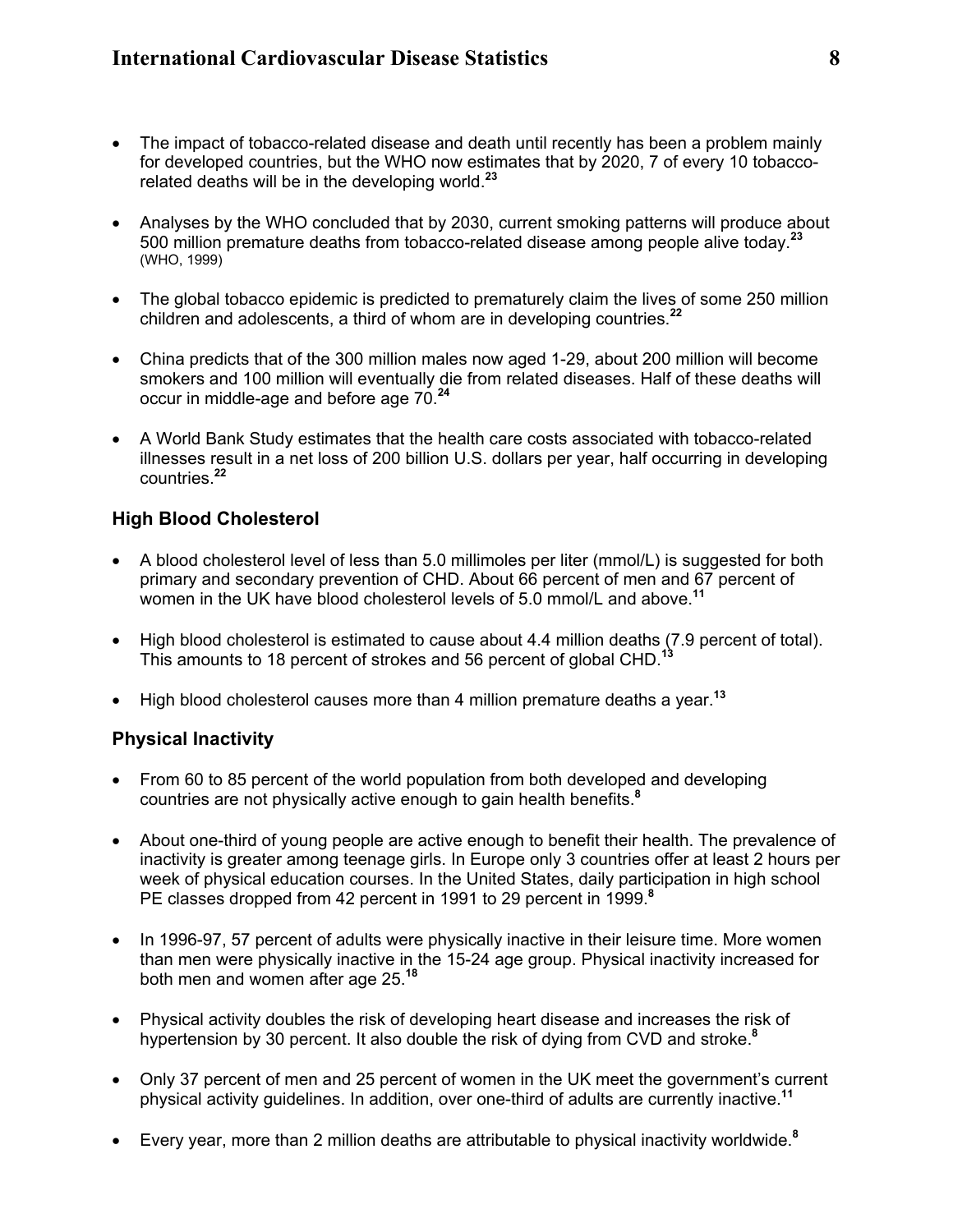# **Overweight and Obesity**

- An expert group convened by the WHO in June 1997 found that overweight and obesity represent a rapidly growing threat to the health of populations in an increasing number of countries worldwide. The WHO recognized obesity as a disease that is prevalent in both developing and developed countries and that affects children and adults alike.**<sup>25</sup>**
- The current prevalence of overweight and obesity has reached unprecedented levels, and the annual rate of increase in most developing regions is substantial.**<sup>7</sup>**
- Obesity among children has reached epidemic proportions. The WHO estimates that about 22 million children under age 5 are overweight. In the United States in the last 30 years the prevalence of overweight children ages 5-14 has increased from 15 to 32 percent. One in four U.S. children is overweight while 11 percent are obese. In Beijing 20 percent of school children are obese. 16 percent of Saudi schoolboys are considered obese.**<sup>8</sup>**
- There are more than 1 billion overweight adults worldwide and at least 300 million who are clinically obese.**<sup>13</sup>**
- Obesity rates have tripled or more in some parts of North America, Eastern Europe, the Middle East, the Pacific Islands, Australia and China since 1980.**<sup>13</sup>**
- From 27 to 35 percent of adults in the EU are overweight, and from 7 to 12 percent are obese.**<sup>9</sup>**
- Using a body mass index (BMI) of 25-30 kg/m<sup>2</sup> as overweight, 45 percent of men and 34 percent of women in the UK are overweight. An additional 20 percent of men and 19 percent of women are obese (BMI of more than 30 kg/m2 ).**<sup>11</sup>**
- Obesity rates in men in the UK have tripled since the mid-1980s, with men now as likely to be obese as women.**<sup>11</sup>**
- In the 1990s CVD was the leading cause of death in China, accounting for one-third of total deaths. Despite lower BMI levels and rates of overweight, the prevalence of hypertension, high fasting serum glucose, high total blood cholesterol and low HDL cholesterol and their clustering were all raised with increases in BMI or waist circumference.**<sup>26</sup>**
- About 18 percent of the Chinese population are overweight. More than 50 percent of those ages 35-59 are overweight. These figures are expected to double within a decade.**<sup>8</sup>**
- In the 1996-97 National Population Health Study conducted in Canada, 48 percent of adults were overweight (BMI of 26 or 27) and 29 percent were obese (BMI greater than 27).**<sup>18</sup>**
- About 500,000 people in North America and Western Europe die from obesity-related diseases every year. Obesity kills about 220,000 men and women annually in the United States and Canada and about 320,000 men and women in 20 countries of Western Europe.**<sup>13</sup>**
- The WHO predicts that unless action is taken, by 2020 there will be 5 million deaths attributable to overweight and obesity, compared to 3 million now.**<sup>27</sup>**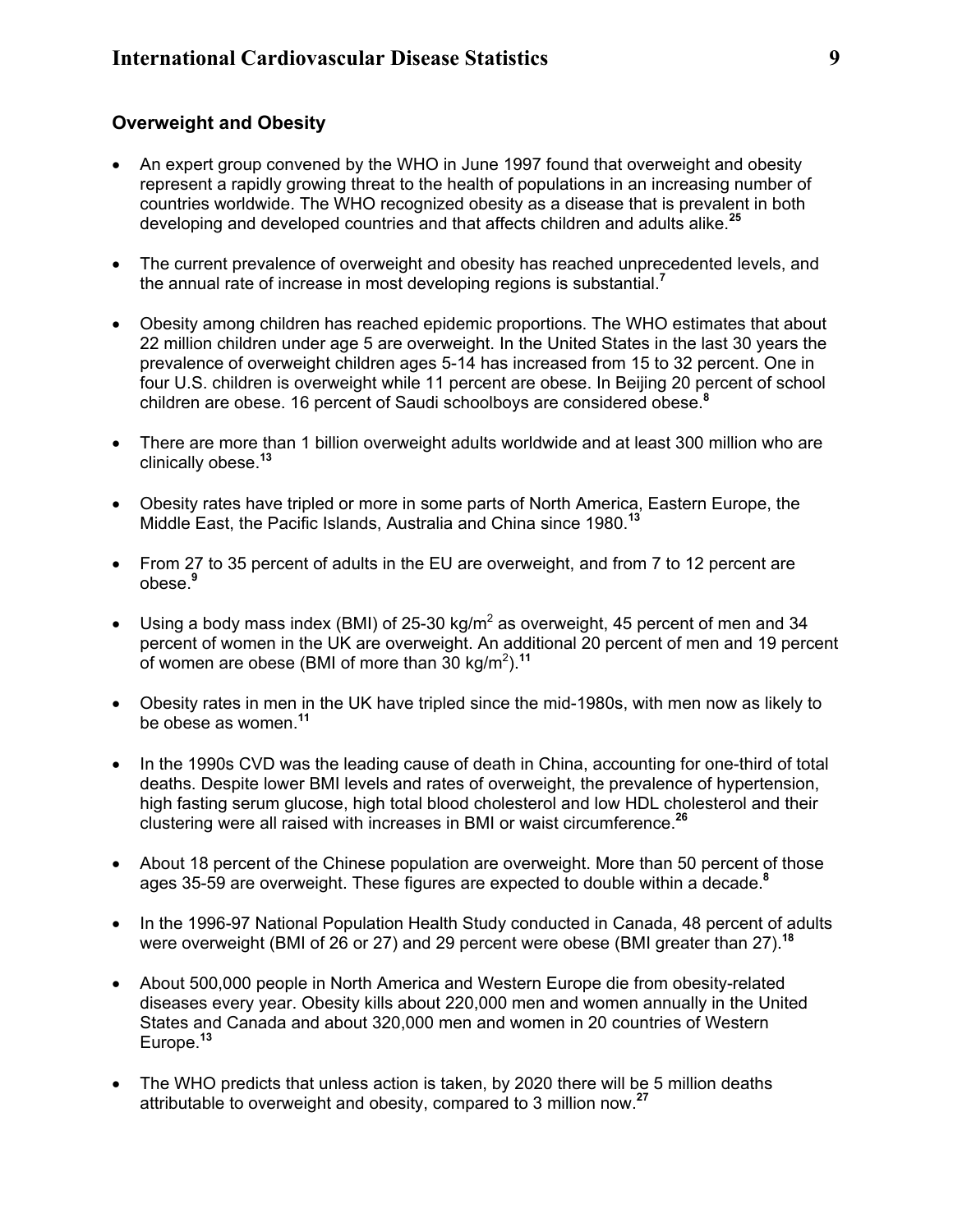# **Diabetes**

- The prevalence of diabetes in adults globally was estimated to be 4.0 percent in 1995 and was projected to rise to 5.4 percent by the year 2025. The number of adults with diabetes in the world is estimated to rise from 135 million in 1995 to 300 million in 2025.**<sup>28</sup>**
- An estimated 150 million people have Type 2 diabetes globally. This figure is expected to double by 2025.**<sup>3</sup>**
- The WHO estimates that 75 percent of the 300 million adults with diabetes in 2025 will live in developing countries.**<sup>5</sup>**
- It's projected that the number of people with diabetes in developed countries will rise 42 percent, from 51 million in 1995 to 72 million in 2025.**<sup>28</sup>**
- The number of people in developing countries with diabetes will increase by more than 2.5 times (170 percent), from 84 million in 1995 to 228 million in 2025.**7, 28**
- The majority of people with diabetes in developing countries is projected to be ages 45-64, while those in developed countries will be age 65 or older.**<sup>28</sup>**
- Diabetes will be increasingly concentrated in urban areas, with the greater burden of disease among women.**<sup>28</sup>**
- Women with diabetes have 8 times higher CHD risk than women without diabetes. Men with diabetes have 3 times higher CHD risk than men without diabetes.**<sup>8</sup>**
- About 58 percent of diabetes mellitus globally is attributed to a BMI above 21 kg/m<sup>2</sup>.<sup>13</sup>
- A survey conducted in 1996-97 found that 3 percent of Canadian adults age 15 and older had physician-diagnosed diabetes.**<sup>18</sup>**
- It's estimated that 1.35 million people in the UK have been diagnosed with diabetes.**<sup>11</sup>**
- About 75 percent of deaths among men with diabetes and 57 percent among women with diabetes is attributable to CVD.**<sup>3</sup>**
- The rate of life expectancy lost from diabetes mellitus is sharp in all 47 countries in the Americas with the exception of Chile and in both sexes with the exception of women in Costa Rica. The rate of increase ranges from 2 to 6 percent in most of the countries and up to 8 percent in men in Barbedos. The age distribution shows that its greatest effect is on women starting at age 40. **16**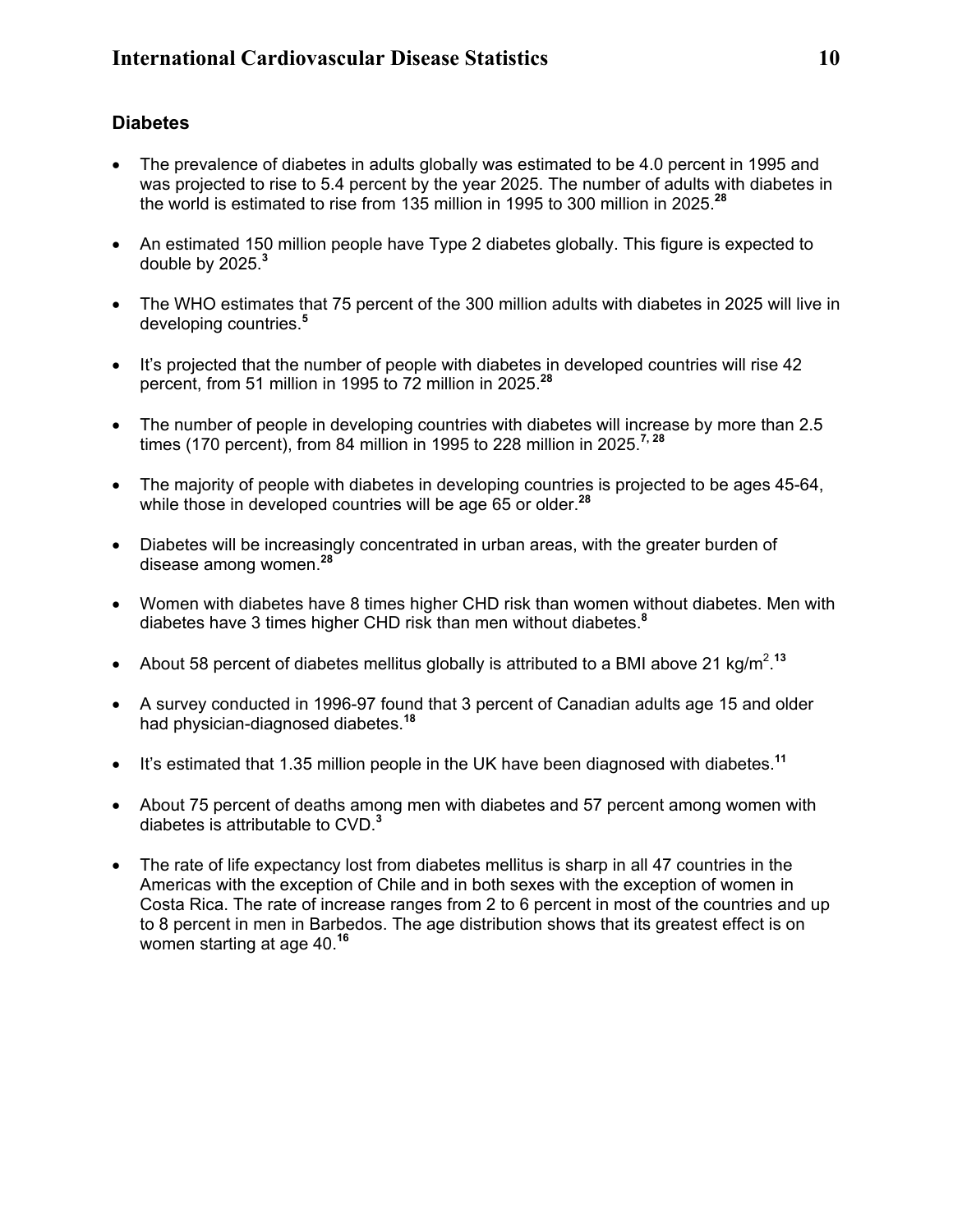# **Nutrition**

- Availability of calories per capita from the mid-1960s to 1997-99 increased globally by about 450 kcal/capita/day and in developing countries by 600 kcal/capita/day. This change was not equal across regions. Per capita supply of calories remained almost stagnant in sub-Saharan Africa and showed a decreasing trend in the transition countries. In contrast, the per capita supply of energy rose dramatically in East Asia (mainly in China) and in the Near East/North Africa.**<sup>7</sup>**
- While eating fruit and vegetables can prevent cardiovascular diseases, low intake is responsible for 31 percent of CHD and 11 percent of stroke worldwide.**<sup>13</sup>**
- The current production and consumption of vegetables vary widely among regions. The highest available vegetable supply is in Asia and the lowest in South America and Africa. Only a small and negligible minority of the world's population consumes at present the generally recommended high average intakes of fruits and vegetables. The availability of fruit generally decreased between 1990 and 1998 in most regions of the world.**<sup>7</sup>**
- British adults derive about 38 percent of their food energy (calories) from total fat and about 15 percent from saturated fat. About 13 percent of men and 15 percent of women consume the recommended five or more portions of fruit and vegetables daily. Among British children ages 2-15 the average food energy derived from fat is 35 percent for boys and 36 percent for girls.**<sup>11</sup>**
- 39 percent of men and 21 percent of women in the UK consume more alcohol than the recommended daily benchmarks. 29 percent of men and 17 percent of women consume more than the weekly recommended levels.**<sup>11</sup>**

# **Links to Web Sources**

**Note: These links are provided as a helpful reference tool for finding information. The American Heart Association has NOT evaluated, made any determination about quality or efficacy, and does not endorse any information, service, product or company represented by these hyperlinks. The list is not complete and will not be updated.** 

**British Heart Foundation – Coronary Heart Disease Statistics**  <http://www.bhf.org.uk/professionals/index.asp?secondlevel=519> This site includes European cardiovascular disease statistics.

**(Canadian) Cardiovascular Disease Surveillance Online**  [http://dsol-smed.hc-sc.gc.ca/dsol-smed/cvd/index\\_e.html](http://dsol-smed.hc-sc.gc.ca/dsol-smed/cvd/index_e.html) Health Canada provides this site on cardiovascular disease statistics for Canada. See also:

**Changing Face of Heart Disease and Stroke in Canada, The**  <http://www.hc-sc.gc.ca/hpb/lcdc/bcrdd/hdsc2000/index.html>

#### **Centers for Disease Control (CDC) – Cardiovascular Health – International Information**  [http://www.cdc.gov/cvh/library/international\\_resources.htm](http://www.cdc.gov/cvh/librarynccdphp/cvd/international_resources.htm)

This page includes links to CDC affiliated publications and international cardiovascular disease projects.

**European Society of Cardiology** <http://www.escardio.org/>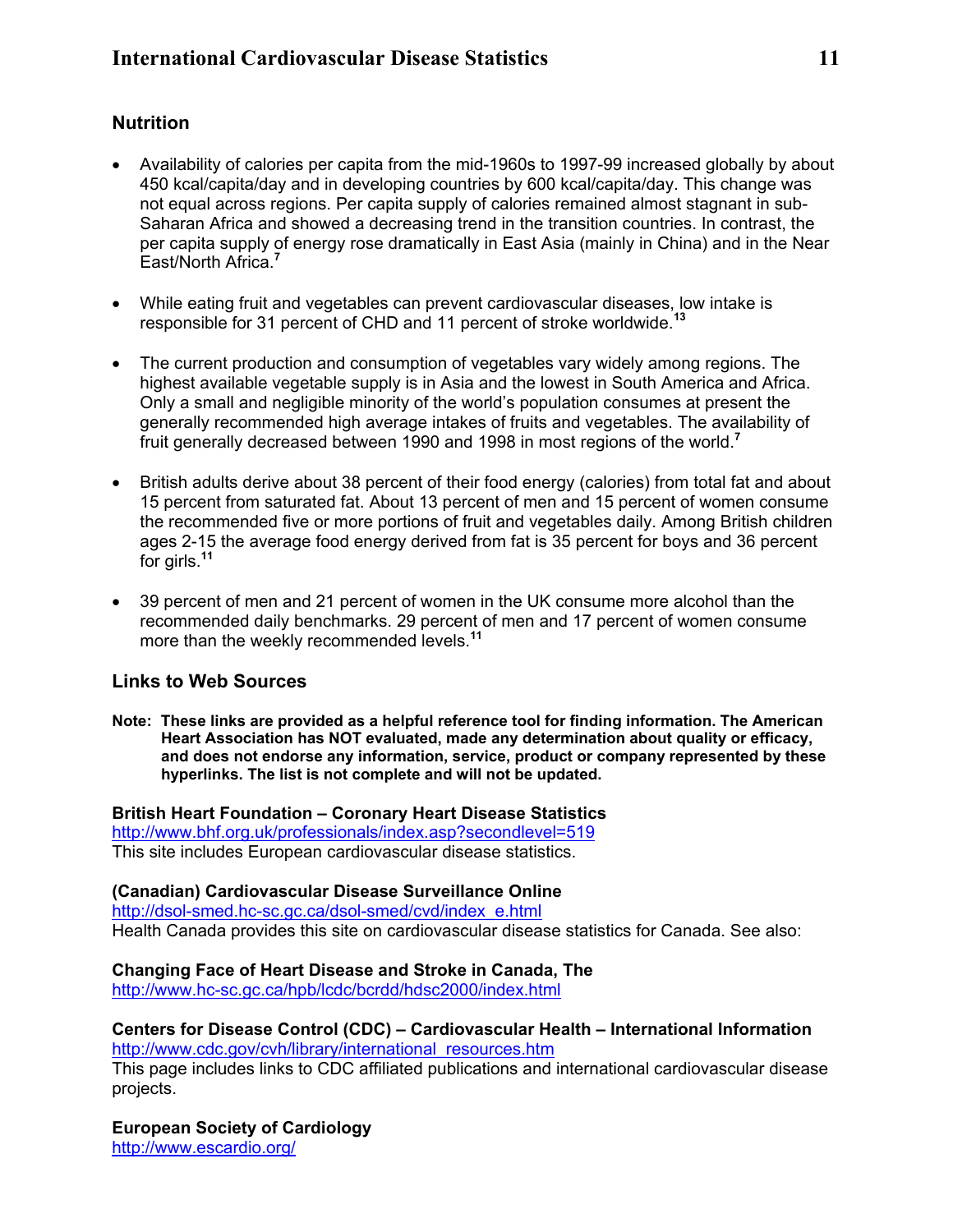# **International Cardiovascular Disease Statistics 12**

#### **Eurostat**

#### <http://europa.eu.int/en/comm/eurostat/eurostat.html>

From the Statistical Office of the European Communities, provides statistics on: economy and finance; population and social conditions; energy and industry; agriculture, forestry and fisheries; external trade; distributive trade, services and transport ; environment; research and development; and general areas. Includes full-text online publications

#### **G8 Promoting Heart Health**

<http://www.med.mun.ca/g8hearthealth/pages/enter.htm>

The G8 Promoting Heart Health initiative aims at disseminating best practices for implementing cardiovascular disease preventive interventions. The site is searchable and provides summary descriptions of projects.

#### **Global Cardiology Network**

<http://www.globalcardiology.org/>

#### **Global Cardiovascular Infobase**

#### <http://www.cvdinfobase.ca/>

This site includes epidemiological data and statistics for cardiovascular diseases for countries throughout the world. However, the focus is on developing nations. The data are not complete and may not be consistent as to the type of data and years available. Please note that more complete data from more developed nations (like the United States) can be found on government health sites for those countries.

#### **Global Health.gov – World Health Statistics**

<http://www.globalhealth.gov/worldhealthstatistics.shtml>

#### **Heart and Stroke Foundation of Canada**

[http://www.heartandstroke.ca](http://www.heartandstroke.ca/) This site includes Canadian cardiovascular disease statistics.

#### **Institute for International Health – Global Burden of Disease**

<http://www.iih.org/about/burden.html>

#### **International Burden of Disease Network**

<http://www.ibdn.net/>

# **International Task Force for Prevention of Coronary Disease**

<http://www.chd-taskforce.de/>

#### **LAC Health Accounts**

<http://www.lachealthaccounts.org/en/webguide.php>

Covers Latin America and the Caribbean. It includes systematic tabulations of health spending by source, use and function.

#### *Morbidity and Mortality Weekly Report (MMWR)* **International Bulletins**

<http://www.cdc.gov/mmwr/international/world.html>

These reports are not available for all countries. Most data are for Europe, North America and Australia.

**PAHO Pan American Health Organization** <http://www.paho.org/Project.asp?SEL=HD&LNG=ENG&CD=HTREN>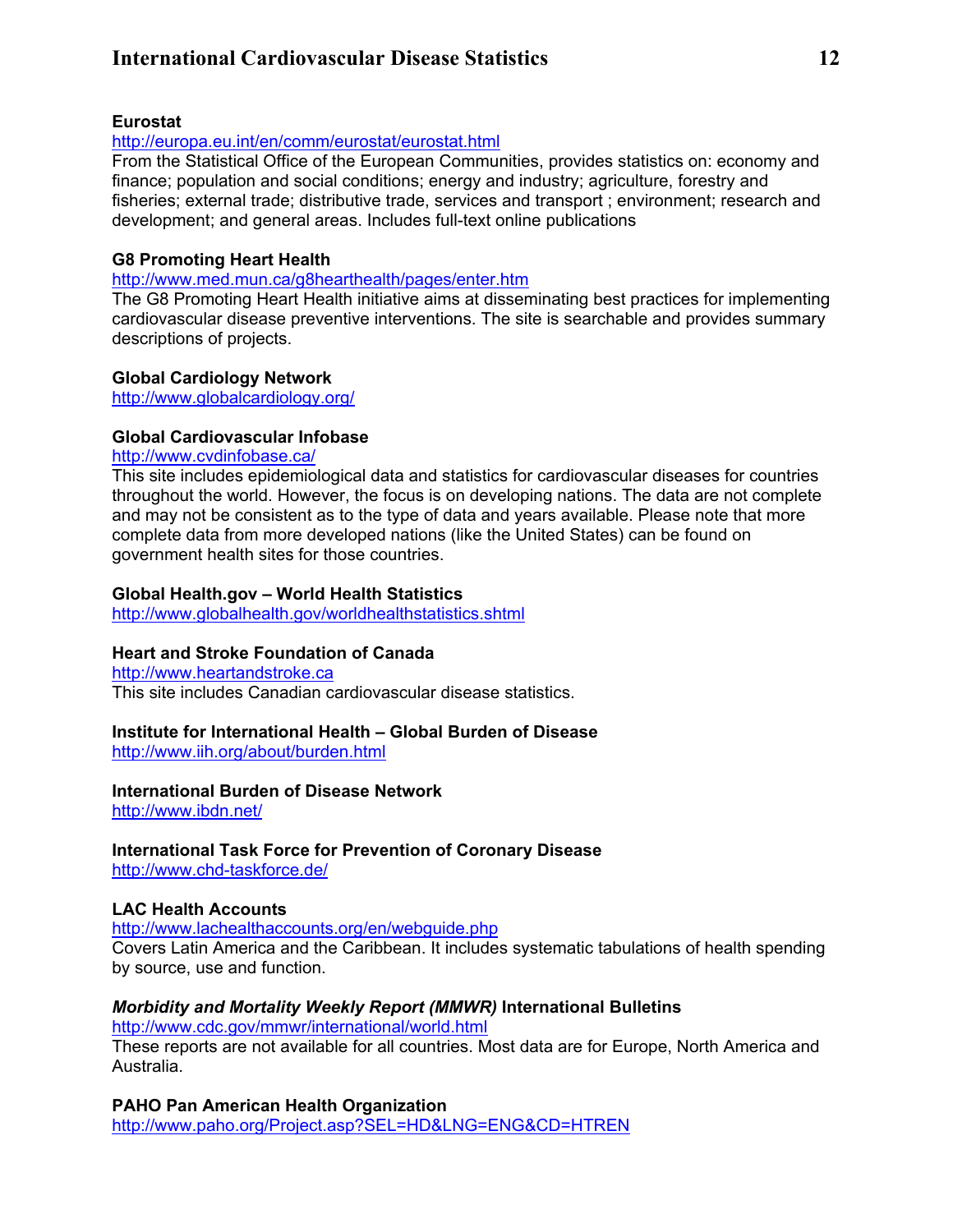# **International Cardiovascular Disease Statistics 13**

#### **ProCOR Conference on Cardiovascular Health**

<http://procor.org/>

This site includes a list of over 50 epidemiological studies. Included are summaries and bibliographies for each.

#### **UNICEF – Statistical Data**

<http://www.unicef.org/statis/>

**United Nations Population Fund (UNFPA)**

<http://www.unfpa.org/>

#### **United Nations, Department of Economic and Social Affairs – Statistics Division**  <http://www.un.org/Depts/unsd/>

Provides "statistics and statistical methods in the fields of international merchandise trade, national accounts, demography and population, social indicators, gender, industry, energy, environment, human settlements and disability."

#### **World Bank Home Page**

<http://www.worldbank.org/>

Provides data on the history, functions, governance, financing and development progress of members of the World Bank Group (International Bank for Reconstruction and Development; International Development Agency; International Finance Corporation; Multilateral Guarantee Agency; and International Centre for Settlement of Investment Disputes). The "Countries and Regions" pages are of particular interest.

#### **World Health Organization (WHO) Publications – Cardiovascular Diseases**

[http://www.who.int/cardiovascular\\_diseases/en/](http://www.who.int/dsa/cat98/card8.htm)

This page includes links to WHO MONICA Project information.

#### **World Health Organization Statistical Information System (WHOSIS)**

<http://www3.who.int/whosis/menu.cfm>

This site is the guide to health and health-related epidemiological and statistical information available from the World Health Organization.

#### **World Federation of Public Health Associations**

[http://www.apha.org/wfpha/about\\_wfpha.htm](http://www.apha.org/wfpha/about_wfpha.htm)

#### **World Heart Federation – White Book**

<http://www.worldheart.org/publications/intro.asp> This site gives information on how to order the White Book on Cardiovascular Diseases.

#### **World Heart Day (from World Heart Federation, WHO, UNESCO)**

<http://www.worldheartday.com/>